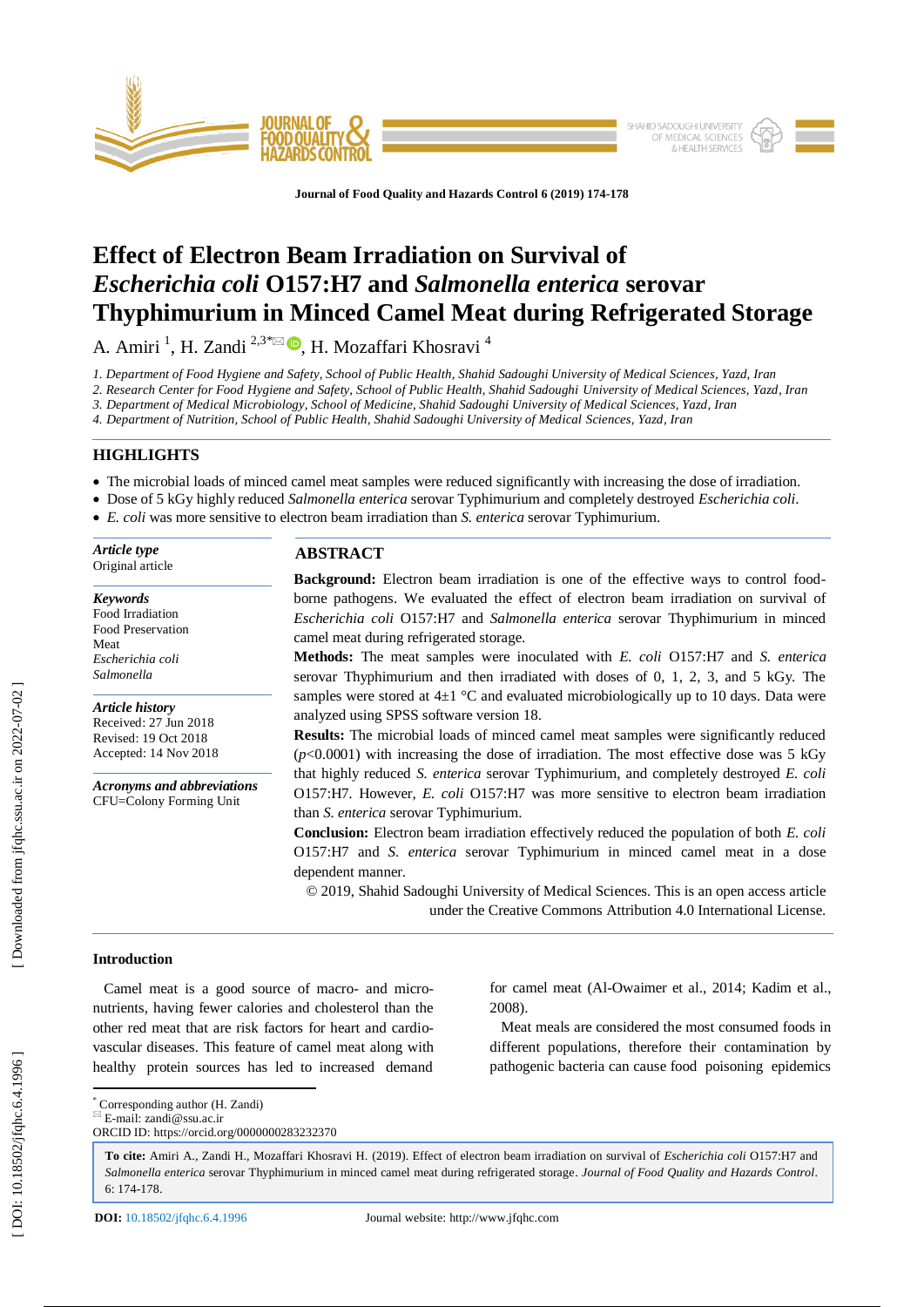(Hennekinne et al., 2015 ). Since minced meat is a proper environment for proliferation of spoilage and pathogenic bacteria, it is ranked among the most perishable foods (Aymerich et al., 2008).

 For centuries, many methods have been developed to preserve food, among which, the irradiation method is safer and more affordable (Farkas and Mohácsi -Farkas, 2011; Kanatt et al., 2010; Tauxe, 2001 ) . Currently, ionizing irradiation has been introduced as the most effective method to destroy spoilage and pathogenic microorganisms, without affecting nutritional and sensorial properties of foods. The International Atomic Energy Agency (IAEA), World Health Organization (WHO) , and Food and Agriculture Organization (FAO) confirmed that irradiation up to 10 kGy provides health and safety of food without undesirable effects on human health (Lacroix and Follett, 2015; Roberts, 2014 ) . Electron beam irradiation is one of the ionizing irradiations in which high energy is used for pasteurization and sterilization of foods. Electron beam power is electricity in which linear accelerator is used to generate accelerating electron beams close to the speed of light (Cabeza et al., 2009; Lung et al., 2015; Pillai and Shayanfar, 2018; Tahergorabi et al., 2012 ) .

 Since camel meat has recently found its status among consumers in Iran, and in addition, scientific studies on this subject are quite limited, the aim of this experimental study was to evaluate the effect of electron beam irradiation on survival of *Escherichia coli* O157:H7 and *Salmonella enterica* serovar Thyphimurium in minced camel meat during refrigerated storage.

# **Materials and methods**

## *Preparation of the samples*

 Fresh camel meat was purchased from a slaughterhouse in Yazd, Iran, grounded by using a 3 mm grinder plate and put into a polystyrene bag. The final weight of minced meat was 25 g per bag. Electron beam irradiation was done using electron beam accelerator (TT -200, IBA, Belgium) at the Research Complex of Radiation Application (Taft, Yazd Province, Iran) for sterilization of the minced camel meat samples. The samples were exposed to an irradiation dose of 15 kGy at 10 MeV, beam dimension 1000×1000 mm, beam current 4 mA , and conveyer velocity 2/58 m/min. A cellulose triacetate and standard calorimeter dosimeter were used to determine the absorption dose. After sterilization, the samples were transported to the microbiology laboratory in dry ice.

#### *Microbial strain s*

 Two standard strains of pathogenic bacteria, including *S. enterica* serovar Typhimurium (ATCC 14028) and *E. coli* O157:H7 (ATCC 43895) were prepared from Pasteur Institute, Tehran, Iran. Each bacterial strain was subcultured in trypticase soy broth (Merck -Darmstadt, Germany) and incubated at 37 °C for 24 h.

#### *Inoculation*

 To prepare the bacterial suspension, the 24 - h cultivation of mentioned bacteria was prepared. Then, one or two colonies of fresh culture was inoculated to a tube containing 5 ml of Mueller -Hinton broth (Merck - Darmstadt, Germany) to create bacterial suspension with turbidity equal to 0.5 McFarland turbidity as  $1.5\times10^8$ Colony Forming Unit (CFU)/ml.

#### *Electron beam irradiation treatments*

 The desired bacterial suspension were inoculated to meat bags as 0.5 ml of each culture suspension was added to the pouches. Stomacher (Seward Medical, UK) was used in order to mix the bacteria with whole flesh. To study the effects of electron beam in different doses, the inoculated samples were immediately irradiated at doses of 0 (control), 1, 2, 3, and 5 kGy. After irradiation process, the pouches were stored instantly at  $4\pm0.5$  °C. Microbial analysis of *E. coli* O157:H7 and *S. enterica* serovar Typhimurium was carried out on days 0, 1, 3, 5, 7, and 10 of storage. It is necessary to mention that before inoculation of bacteria, microbiological confirmatory test was done in order to ensure the sterility of the samples. Three pieces of irradiated samples were randomly homogenized, and after preparation of dilutions, total bacterial count was investigated.

#### *Microbial enumeration*

 Ten g of samples was homogenized at a medium speed for 2 min with 90 ml of  $0.1\%$  (w/v) sterile peptone water (Titanbiotch, India) in sterile stomacher bag. Afterwards 10<sup>-1</sup>-10<sup>-4</sup> serial dilutions were prepared and inoculated on sorbitol MacConkey agar (Merck -Darmstadt, Germany) for enumeration of *E. coli* O157:H7 and Xylose Lysine Deoxycholate gar (XLD; Merck -Darmstadt, Germany) for *S. enterica* serovar Typhimurium. After incubation of plates at 37 ºC for 24 h, the microbial count was expressed as CFU/g.

#### *Statistical analysis*

 The experiments were investigated in triplicate. Data were analyzed using SPSS software v . 18.0. One -Way ANOVA and Repeated Measure ANOVA were used in order to compare the results of bacterial counts between the groups which treated with different doses of electron beam irradiation. The means were compared by Tukey post hoc test.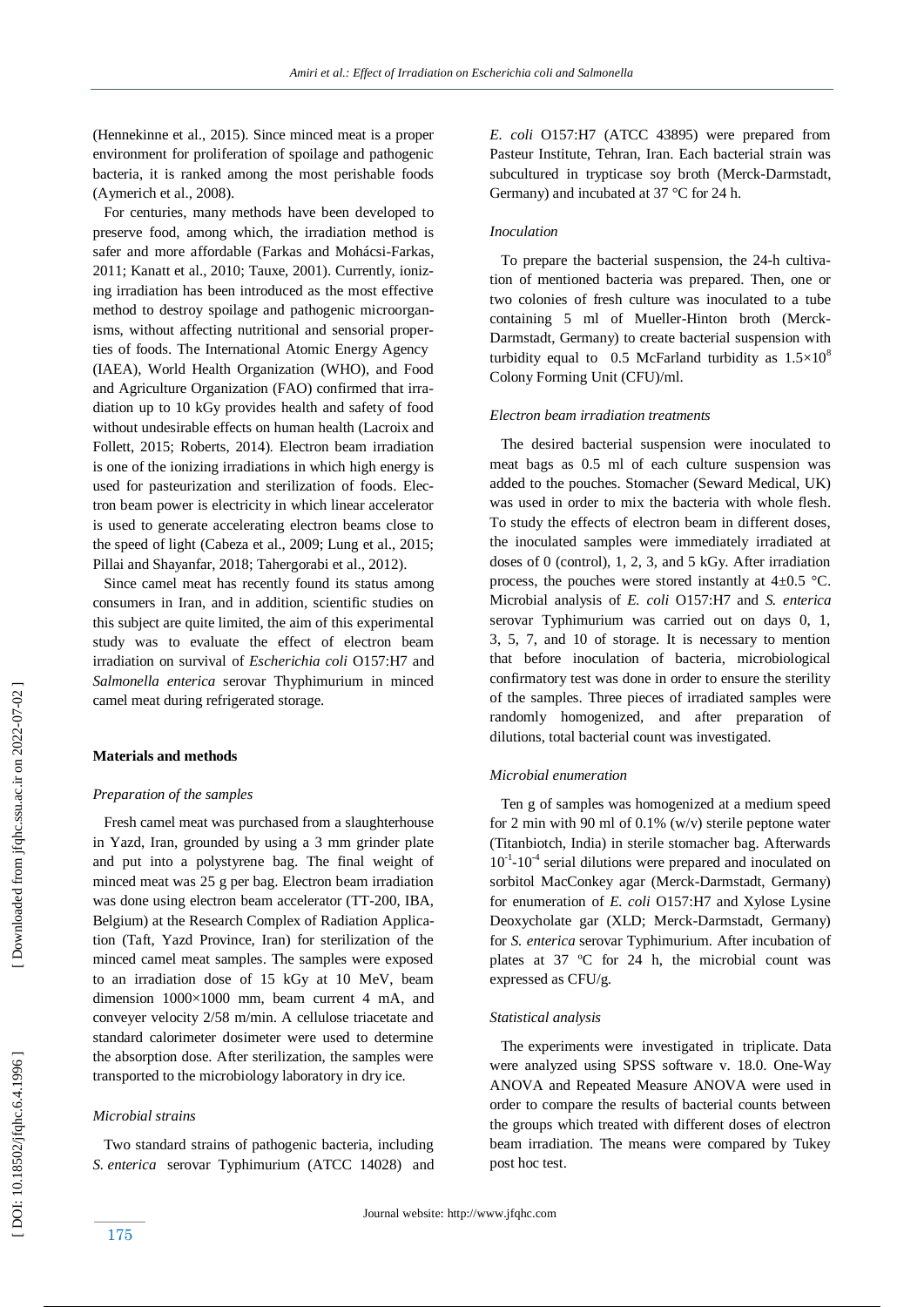#### **Results**

The microbial load of control group inoculated with both *E. coli* O157:H7 and *S. enterica* serovar Typhimurium was 6.17 log CFU/g at day zero that was gradually increased until the end of storage period. It was shown that doses of 1 and 2 kGy caused about 2 log reduction in population of both bacteria at the day zero while doses of 3 and 5 kGy completely destroyed the bacteria in this day. Exposure to dose of 3 kGy was sufficient to remove bacteria up to  $7<sup>th</sup>$  day. Although dose of 5 kGy inhibited the growth of *E. coli* O157:H7 by the 10<sup>th</sup> day, but *S. enterica* serovar Typhimurium was still viable on this day (Table s 1 and 2).

 With increasing the irradiation dose, the population of bacteria in the samples inoculated with *E. coli* O157:H7 was significantly  $(p<0001)$  decreased up to 7<sup>th</sup> day. Afterward, the number of bacteria was significantly  $(p<0001)$  increased, while dose of 5 kGy resulted in complete elimination of *E. coli* O157:H7 in all days. With increasing irradiation dose, the number of

*S. enterica* serovar Typhimurium was reduced till the  $7<sup>th</sup>$ day, and after that, was significantly  $(p<0001)$  increased. In addition, doses of 3 and 5 kGy lead to complete remove of the bacteria only until  $7<sup>th</sup>$  day.

 The microbial loads of minced camel meat samples were reduced significantly  $(p<0.0001)$  with increasing the dose of irradiation. The most effective dose was 5 kGy that highly reduced *S. enterica* serovar Typhimurium and completely destroyed *E. coli* O157:H7*.* 

## **Discussion**

 Like other kinds of red meats, camel meat may be contaminated with fecal pathogenic microorganisms at slaughterhouse. Thus, there is an important concern if the camel meat is consumed in semi -cooked manner which is common in some regions. So, finding a suitable dose of irradiation could be helpful for inactivation of pathogenic bacteria such as *E. coli* and *Salmonella*.

**Table 1:** Mean±standard error loads (log colony forming unit/g) of *Escherichia coli* O157:H7 in control and irradiated minced camel meat samples during refrigerated storage

| Duration of storage (day)                | Electron beam irradiation dose $(kGv)$ |                 |                 |                 |                |  |  |
|------------------------------------------|----------------------------------------|-----------------|-----------------|-----------------|----------------|--|--|
|                                          | $0$ (control)                          |                 |                 |                 |                |  |  |
|                                          | $6.17 \pm 0.00$                        | $3.92+0.01$     | $3.52+0.02$     | ND              | ND.            |  |  |
|                                          | $6.18 \pm 0.00$                        | $3.89 \pm 0.01$ | $3.40 \pm 0.01$ | ND              | N <sub>D</sub> |  |  |
|                                          | $6.22+0.00$                            | $3.79 + 0.01$   | $3.35+0.02$     | ND.             | ND.            |  |  |
|                                          | $6.30\pm0.03$                          | $3.54 + 0.03$   | $3.27 \pm 0.05$ | ND.             | ND.            |  |  |
|                                          | $6.37 \pm 0.01$                        | $3.50 \pm 0.02$ | $3.17 \pm 0.04$ | ND.             | N <sub>D</sub> |  |  |
| 10                                       | $6.45 \pm 0.03$                        | $3.58 \pm 0.01$ | $3.40 \pm 0.03$ | $2.94 \pm 0.05$ | ND.            |  |  |
| $MTN$ , $NT_{14}T_{24}$ , $T_{34}T_{44}$ |                                        |                 |                 |                 |                |  |  |

ND: Not Detected

**Table 2:** Mean±standard error loads (log colony forming unit/g) of *Salmonella enterica* serovar Typhimurium in control and irradiated minced camel meat samples during refrigerated storage

| Duration of storage (day) | Electron beam irradiation dose $(kGv)$ |                 |                 |                 |                 |  |  |
|---------------------------|----------------------------------------|-----------------|-----------------|-----------------|-----------------|--|--|
|                           | $0$ (control)                          |                 |                 |                 |                 |  |  |
| 0                         | $6.17 \pm 0.00$                        | $4.12+0.00$     | $3.92+0.04$     | ND.             | ND              |  |  |
|                           | $6.20 \pm 0.00$                        | $4.11+0.00$     | $3.83 \pm 0.03$ | ND.             | ND              |  |  |
|                           | $6.23+0.01$                            | $4.05+0.02$     | $3.72+0.01$     | ND.             | ND              |  |  |
|                           | $6.25+0.01$                            | $4.05+0.02$     | $3.64 \pm 0.01$ | ND.             | ND              |  |  |
|                           | $6.39+0.00$                            | $4.05+0.01$     | $3.59 + 0.01$   | ND.             | ND.             |  |  |
| 10                        | $6.47 \pm 0.00$                        | $4.24 \pm 0.00$ | $3.86 \pm 0.01$ | $3.46 \pm 0.09$ | $3.16 \pm 0.08$ |  |  |

ND: Not Detected

 In the current study, the microbial loads of inoculated meat were reduced by increasing the dose of irradiation. Study of Fallah et al. (2010) indicated that population of aerobic bacteria in barbecued chicken meat irradiated by 1.5 and 3 kGy doses of gamma ray were reduced 2 and 3.4 log cycle, respectively; while in the samples treated with a dose of 4.5 kGy, only a few number of bacteria were identified. These researchers revealed that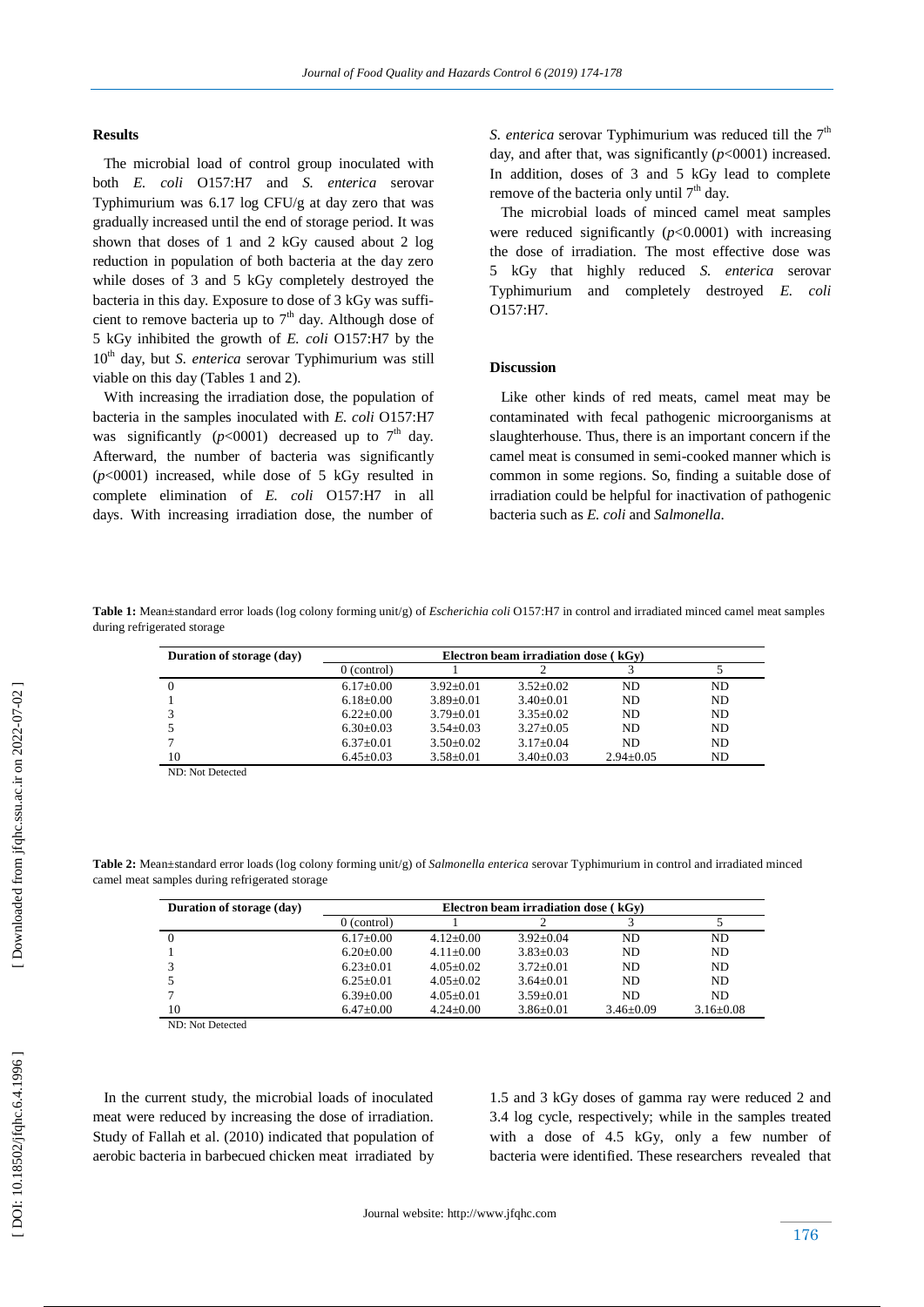*S. enterica* serovar Typhimurium populations in grilled chicken meat were decreased for 3 and 5 log cycle s after gamma irradiation at doses of 1.5 and 3 kGy , respectively; also doses of 3 and 4.5 kGy reduced the *E. coli* population to undetectable levels, which is in accordance with our findings. Similarly, Kanatt et al. (2005) concluded that 2 kGy dose of irradiation can completely eliminate *Staphylococcus* spp. in meat products stored at 0 -3 °C. In addition, it was revealed that 3 kGy dose of irradiation can eliminate *E. coli* O157:H7, *S.* Typhimurium, and *Bacillus cereus* in commercial seed sprouts (Waje et al., 2009).

 Current study showed that the count of pathogenic bacteria increased in non-irradiated groups (control) during the storage time. The initial population of bacteria in control group were greater than  $6 \log CFU/g$ , whereas dose of 5 kGy in minced camel meat samples inoculated by *E. coli* O157:H7 and *S. enterica* serovar Typhimurium decreased about 5 log cycle and 3 log cycle, respectively. Kim et al. (2010 ) reported that the population of aerobic bacteria in beef treated with gamma rays was gradually reduced at the end of the storage period, that is not in accordance with our findings. This controversy may be due to differences in irradiation source, bacterial species sensitivity, culture medium, and types of foods. Also, it has been declared that this variability could be because of difference in the bacterial responses to stresses such as irradiation (Aguirre et al., 2011).

We found that dose of 5 kGy was more effective than dose of 3 kGy in declining the pathogenic bacteria that is consistent with similar studies carried out on gamma irradiated Iranian barbecued chicken (Fallah et al., 2010 ) and minced camel meat (Al -Bachir and Zeinou, 2009 ). The results of present study on minced camel meat showed that *E. coli* O157:H7 was more sensitive to electron beam irradiation than *S. enterica* serovar Typhimurium, that is coincident with the research of Kundu et al. (2014 ) who showed that *Salmonella* inoculated on beef surfaces was more resistant to electron beam irradiation than *E. coli* .

#### **Conclusion**

Electron beam irradiation effectively reduced the population of both *E. coli* O157:H7 and *S. enterica*  serovar Typhimurium in minced camel meat in a dose dependent manner. However, discoloration and oxidation may be occurred in irradiated vulnerable foods, e.g. meat and meat products. Thus, choosing and applying the appropriate irradiation dose in camel meat industries may be still a controversial issue that requires more researches. Further investigations should be designed to assess the impact of electron beam irradiation on physicochemical, sensorial, and nutritional properties of the minced camel meat.

#### **Author contributions**

 H.Z. designed and supervised the study; A.A. conducted the experimental work and wrote the manuscript; H.M.K. analyzed the data. All authors read and approved the final manuscript.

#### **Conflicts of interest**

 All the authors declared that this is no conflict of interest in the study.

#### **Acknowledgements**

 The authors would like to express their deep appreciation to Research Complex of Radiation Application, Yazd Province, Iran for the irradiation treatments. This research was approved (Code number: 3658) and financially supported by Research Center for Food Hygiene and Safety, School of Public Health, Shahid Sadoughi University of Medical Sciences, Yazd, Iran.

#### **Reference s**

- Aguirre J.S., Rodríguez M.R., de Fernando G.D.G. (2011). Effects of electron beam irradiation on the variability in survivor number and duration of lag phase of four food -borne organisms. *International Journal of Food Microbiology.* 149: 236 -246. [DOI: 10.1016/j.ijfoodmicro.2011.07.003]
- Al -Bachir M., Zeinou R. (2009). Effect of gamma irradiation on microbial load and quality characteristics of minced camel meat. *Meat Science* . 82: 119 -124. [DOI: 10.1016/j.meatsci.2008.12.012]
- Al -Owaimer A.N., Suliman G.M., Sami A.S., Picard B., Hocquette J.F. (2014). Chemical composition and structural characteristics of Arabian camel (*Camelus dromedarius)* m. longissimus thoracis. *Meat Science* . 96: 1233 -1241. [DOI: 10.1016/j.meatsci.2013.10.025]
- Aymerich T., Picouet P.A., Monfort J.M. (2008). Decontamination technologies for meat products. *Meat Science* . 78: 114 -129. [DOI: 10.1016/j.meatsci.2007.07.007]
- Cabeza M.C., de la Hoz L., Velasco R., Cambero M.I., Ordóñez J.A. (2009). Safety and quality of ready -to -eat dry fermented sausages subjected to E -beam radiation. *Meat Science*. 83: 320 -327. [DOI: 10.1016/j.meatsci.2009.05.019]
- Fallah A.A., Saei -Dehkordi S.S., Rahnama M. (2010). Enhancement of microbial quality and inactivation of pathogenic bacteria by gamma irradiation of ready -to -cook Iranian barbecued chicken. *Radiation Physics and Chemistry.* 79: 1073 -1078. [DOI: 10.1016/j.radphyschem.2010.04.015]
- Farkas J., Mohácsi -Farkas C. (2011). History and future of food irradiation. *Trends in Food Science and Technology.* 22: 121 - 126. [DOI: 10.1016/j.tifs.2010.04.002]
- Hennekinne J.A., Herbin S., Firmesse O., Auvray F. (2015). European food poisoning outbreaks involving meat and meat based products. *Procedia Food Science*. 5: 93 -96. [DOI: 10.1016/j.profoo.2015.09.024]
- Kadim I.T., Mahgoub O., Purchas R.W. (2008). A review of the growth, and of the carcass and meat quality characteristics of